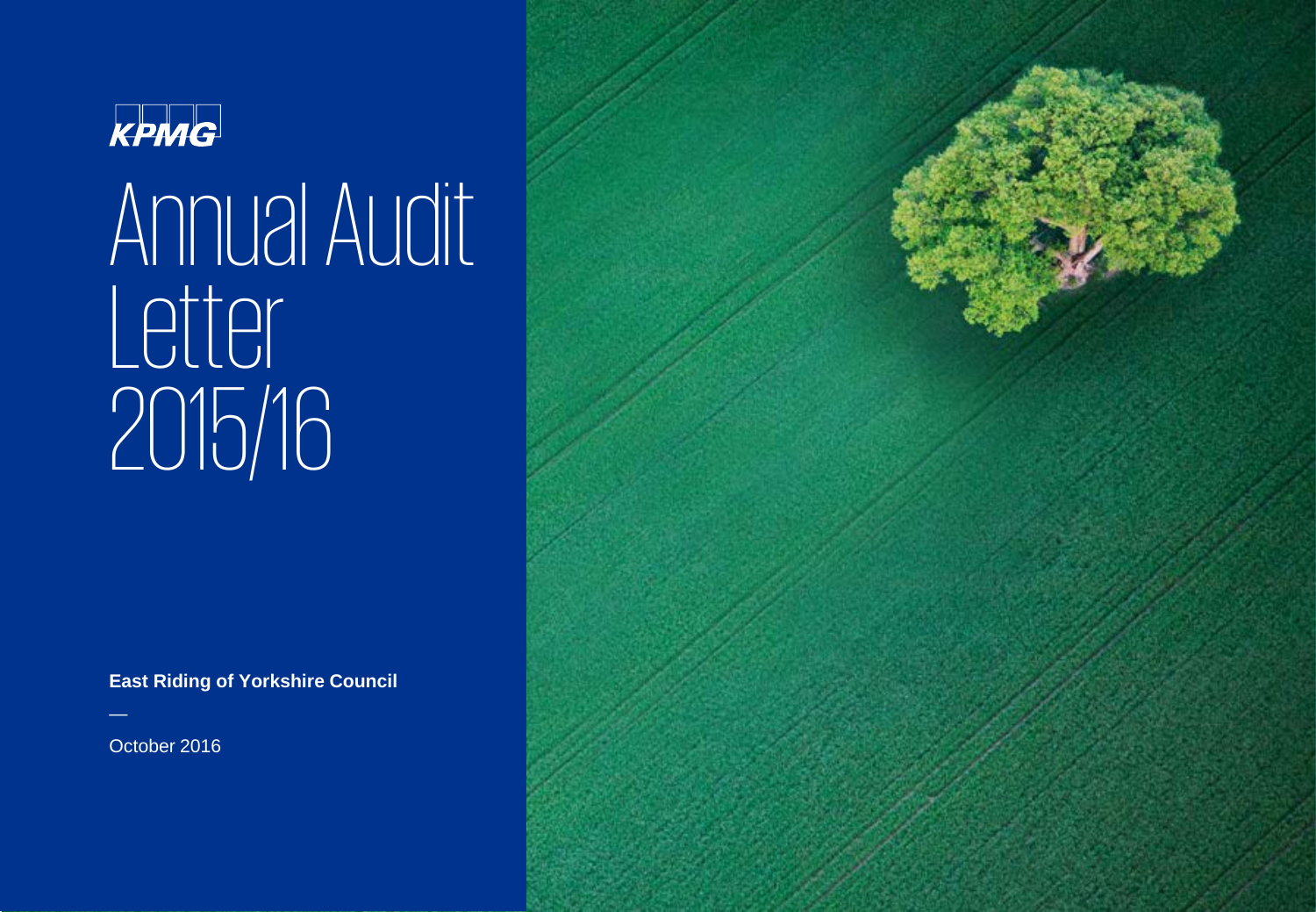## Contents

#### **The contacts at KPMG in connection with this report are:**

**John Prentice** *Director*

Tel: 0113 231 3935 john.prentice@kpmg.co.uk

**Elizabeth Wharton** *Manager*

Tel: 0113 231 3538 elizabeth.wharton@kpmg.co.uk

**Matthew Moore**  *Assistant Manager*

Tel: 0113 231 3663 matthew.moore@kpmg.co.uk

**Joanne Sinclair** *Assistant Manager*

Tel: 0113 231 3601 joanne.sinclair@kpmg.co.uk

| <b>Report sections</b> |                              |   |  |  |
|------------------------|------------------------------|---|--|--|
|                        | Headlines                    |   |  |  |
|                        | <b>Appendices</b>            |   |  |  |
|                        | 1. Summary of reports issued | 5 |  |  |
| 2.                     | Audit fees                   | 6 |  |  |
|                        |                              |   |  |  |

This report is addressed to the Authority and has been prepared for the sole use of the Authority. We take no responsibility to any member of staff acting in their individual capacities, or to third parties. Public Sector Audit Appointments issued a document entitled Statement of Responsibilities of Auditors and Audited Bodies summarising where the responsibilities of auditors begin and end and what is expected from audited bodies. We draw your attention to this document which is available on Public Sector Audit Appointment's website (www.psaa.co.uk).

External auditors do not act as a substitute for the audited body's own responsibility for putting in place proper arrangements to ensure that public business is conducted in accordance with the law and proper standards, and that public money is safeguarded and properly accounted for, and used economically, efficiently and effectively.

We are committed to providing you with a high quality service. If you have any concerns or are dissatisfied with any part of KPMG's work, in the first instance you should contact John Prentice, the engagement lead to the Authority, who will try to resolve your complaint. If you are dissatisfied with your response please contact the national lead partner for all of KPMG's work under our contract with Public Sector Audit Appointments Limited, Andrew Sayers (andrew.sayers@kpmg.co.uk). After this, if you are still dissatisfied with how your complaint has been handled you can access PSAA's complaints procedure by emailing generalenquiries@psaa.co.uk, by telephoning 020 7072 7445 or by writing to Public Sector Audit Appointments Limited, 3rd Floor, Local Government House, Smith Square, London, SW1P 3HZ.



© 2016 KPMG LLP, a UK limited liability partnership and a member firm of the KPMG network of independent member firms affiliated with KPMG International Cooperative ("KPMG International"), a Swiss entity. All rights reserved.

**Page**

5

6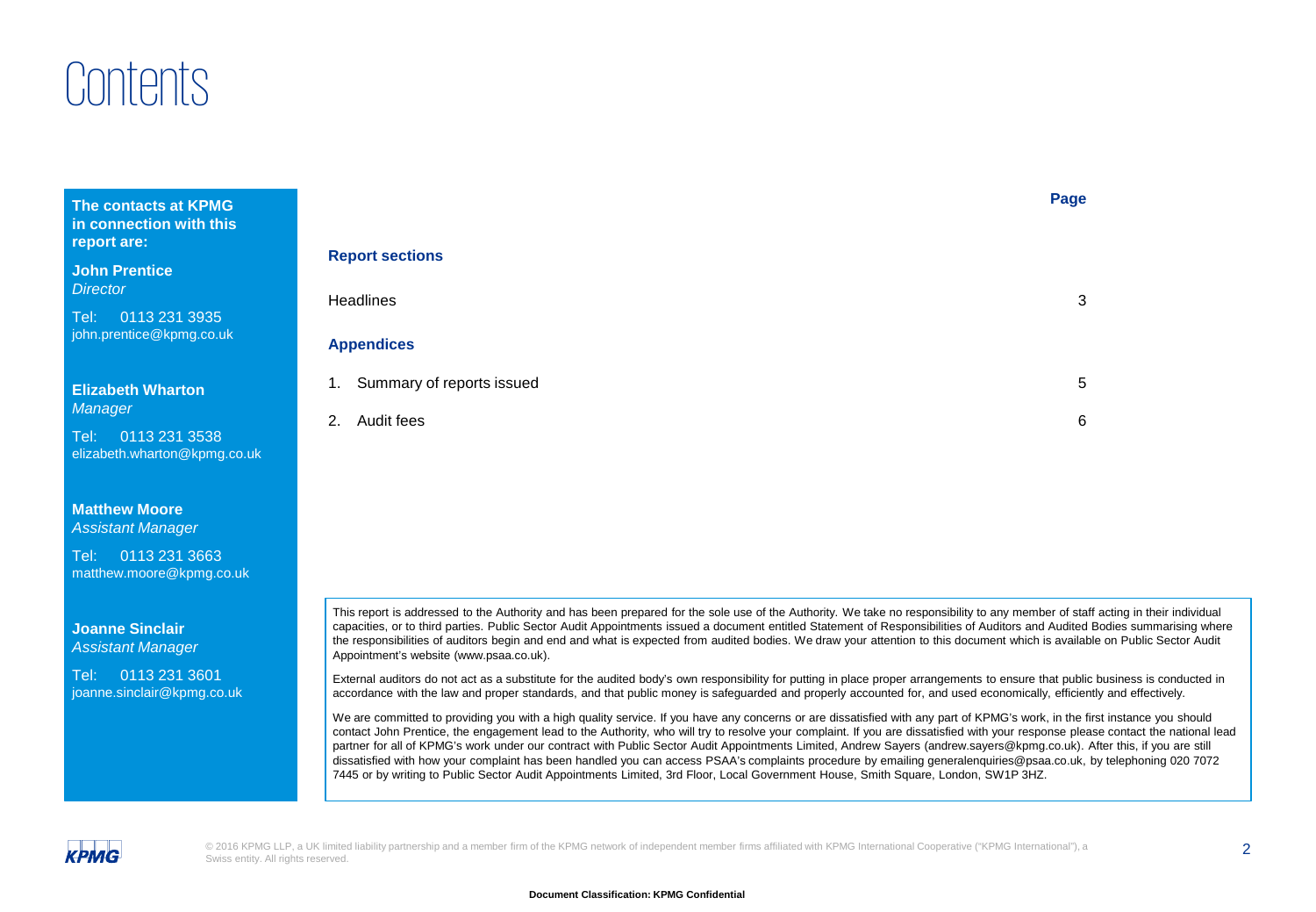### **Section one**

### **Headlines**

| <b>This Annual Audit Letter</b><br>summarises the outcome<br>from our audit work at East<br><b>Riding of Yorkshire Council</b>      | <b>VFM</b><br>conclusion                               | We issued an unqualified conclusion on the Authority's arrangements to secure value for money (VFM conclusion) for 2015/16 on 28<br>September 2016. This means we are satisfied that during the year the Authority had proper arrangements for informed decision making,<br>sustainable resource deployment and working with partners and third parties.                                                                                                                                                                                                                                          |
|-------------------------------------------------------------------------------------------------------------------------------------|--------------------------------------------------------|---------------------------------------------------------------------------------------------------------------------------------------------------------------------------------------------------------------------------------------------------------------------------------------------------------------------------------------------------------------------------------------------------------------------------------------------------------------------------------------------------------------------------------------------------------------------------------------------------|
| in relation to their 2015/16<br>audit year.                                                                                         | <b>VFM risk</b><br>areas                               | We undertook a risk assessment as part of our VFM audit work to identify the key areas impacting on our VFM conclusion and<br>considered the arrangements you have put in place to mitigate these risks.                                                                                                                                                                                                                                                                                                                                                                                          |
| Although it is addressed to<br><b>Members of the Authority, it</b><br>is also intended to                                           |                                                        | The Council is a confident well managed organisation with a good past record of sound financial management. Processes and plans are<br>in place to manage the challenges faced by the Council over the medium term. Financial health is underpinned by substantial<br>earmarked reserves that have been properly constituted and managed, although further significant savings will still be required to<br>achieve annual budgets.                                                                                                                                                               |
| communicate these key<br>messages to key external<br>stakeholders, including<br>members of the public, and<br>will be placed on the |                                                        | Partnership working within local government and with the health sector remains an area of focus and challenge. The Council is an active<br>member of 2 LEPs (Humberside and North Yorkshire) and has been proactive in progressing the devolution agenda locally but the<br>Council and its partners have not yet reached a common agreed position. The Council has a positive relationship with health providers<br>and commissioners but the local economy for the provision of social care is fragile due to the pressures of rural communities and the<br>impact of the National Living Wage. |
| <b>Authority's website.</b>                                                                                                         | <b>Audit</b><br>opinion                                | We issued an unqualified opinion on the Authority's financial statements on 28 September 2016. This means that we believe the<br>financial statements give a true and fair view of the financial position of the Authority and of its expenditure and income for the year. The<br>financial statements also include those of the pension fund.                                                                                                                                                                                                                                                    |
|                                                                                                                                     | <b>Financial</b><br><b>statements</b>                  | We identified no audit adjustments and a small number of presentational adjustments that have been amended in the final version of<br>the financial statements                                                                                                                                                                                                                                                                                                                                                                                                                                    |
|                                                                                                                                     | audit                                                  | We received complete draft accounts by 30 June 2016 in accordance with the deadline. The Authority has good processes in place for<br>the production of the accounts and good quality supporting working papers. Officers dealt efficiently with audit queries and the audit<br>process was completed within the planned timescales.                                                                                                                                                                                                                                                              |
|                                                                                                                                     | <b>Annual</b><br><b>Governance</b><br><b>Statement</b> | We reviewed your Annual Governance Statement and concluded that it was consistent with our understanding.                                                                                                                                                                                                                                                                                                                                                                                                                                                                                         |
|                                                                                                                                     | <b>Pension</b><br>fund audit                           | We identified one significant risk around the pension fund accounts: as a result of changes to the Local Government Pension Scheme,<br>pension payments are now calculated on Career Average Earnings and there is a risk that pension payments are calculated incorrectly.<br>Our testing confirmed that the system has collected the appropriate salary information and that this is correctly included in the<br>calculations of pensions payable.                                                                                                                                             |

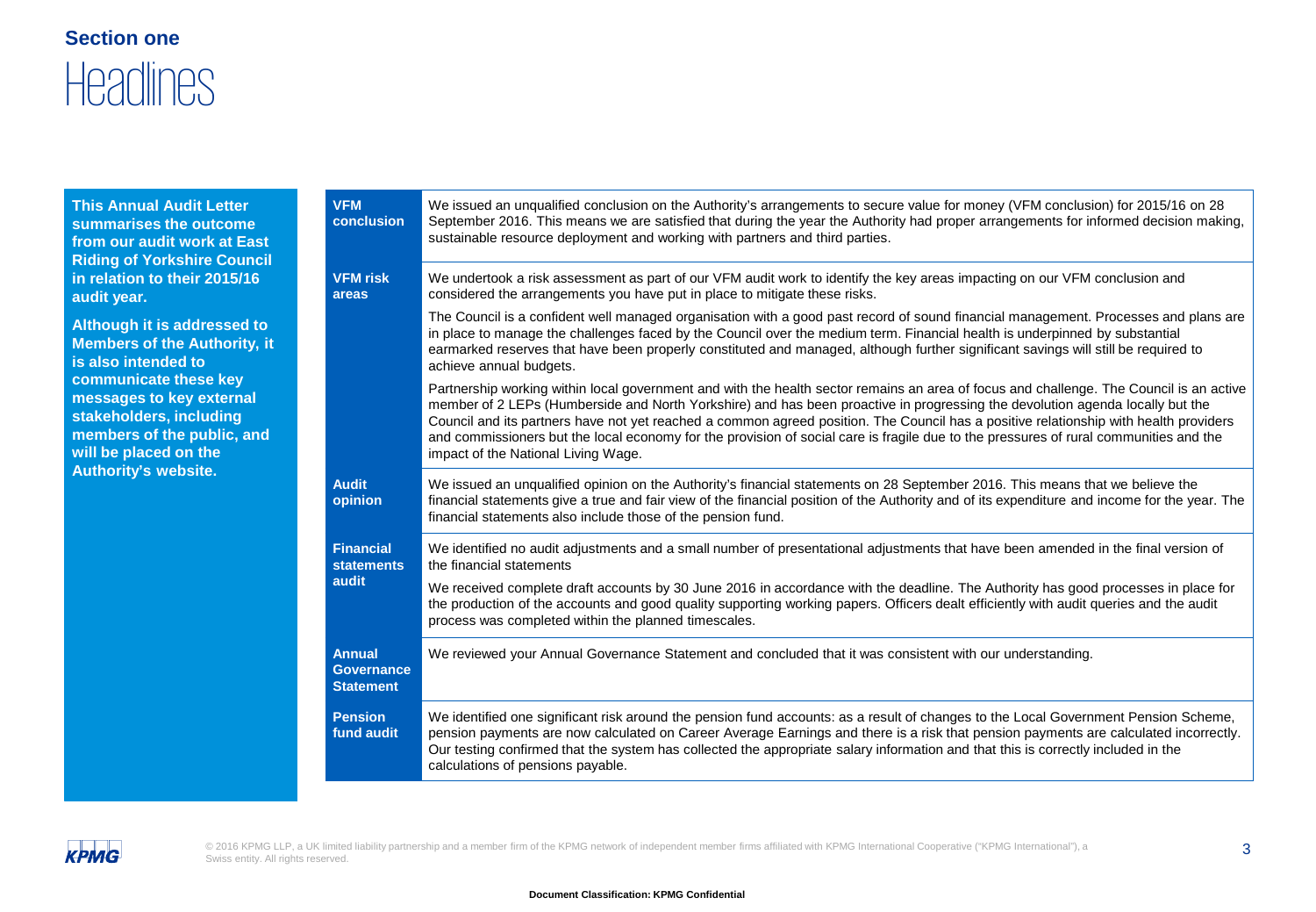### **Section one**

# Headlines (cont)

| <b>Whole of Government</b><br><b>Accounts</b> | We reviewed the consolidation pack which the Authority prepared to support the production of Whole of Government<br>Accounts by HM Treasury. We reported that the Authority's pack was consistent with the audited financial statements.                                                                                                         |  |  |  |
|-----------------------------------------------|--------------------------------------------------------------------------------------------------------------------------------------------------------------------------------------------------------------------------------------------------------------------------------------------------------------------------------------------------|--|--|--|
| <b>Certificate</b>                            | We issued our certificate on 28 September 2016. The certificate confirms that we have concluded the audit for 2015/16 in<br>accordance with the requirements of the Local Audit & Accountability Act 2014 and the Code of Audit Practice.                                                                                                        |  |  |  |
| <b>Audit fee</b>                              | Our scale fee for 2015/16 was £138,498 for the Authority and £28,491 for the Pension Fund, excluding VAT. An additional<br>fee of £5,000, excluding VAT, for providing assurance to admitted bodies over IAS 19 figures has been approved by Public<br>Sector Audit Appointments Limited and invoiced to the Pension Fund.                       |  |  |  |
|                                               | We have invoiced fees of £11,118 in 2015/16 and a further £10,000 to date in 2016/17 in respect of non-audit services for<br>tax reclaim work. We have invoiced fees of £7,000 in 2015/16 and a further £2,400 to date in 2016/17 in respect of audit-<br>related services for grant claims outside the Public Sector Audit Appointments regime. |  |  |  |
|                                               | Further detail is contained in Appendix 2.                                                                                                                                                                                                                                                                                                       |  |  |  |

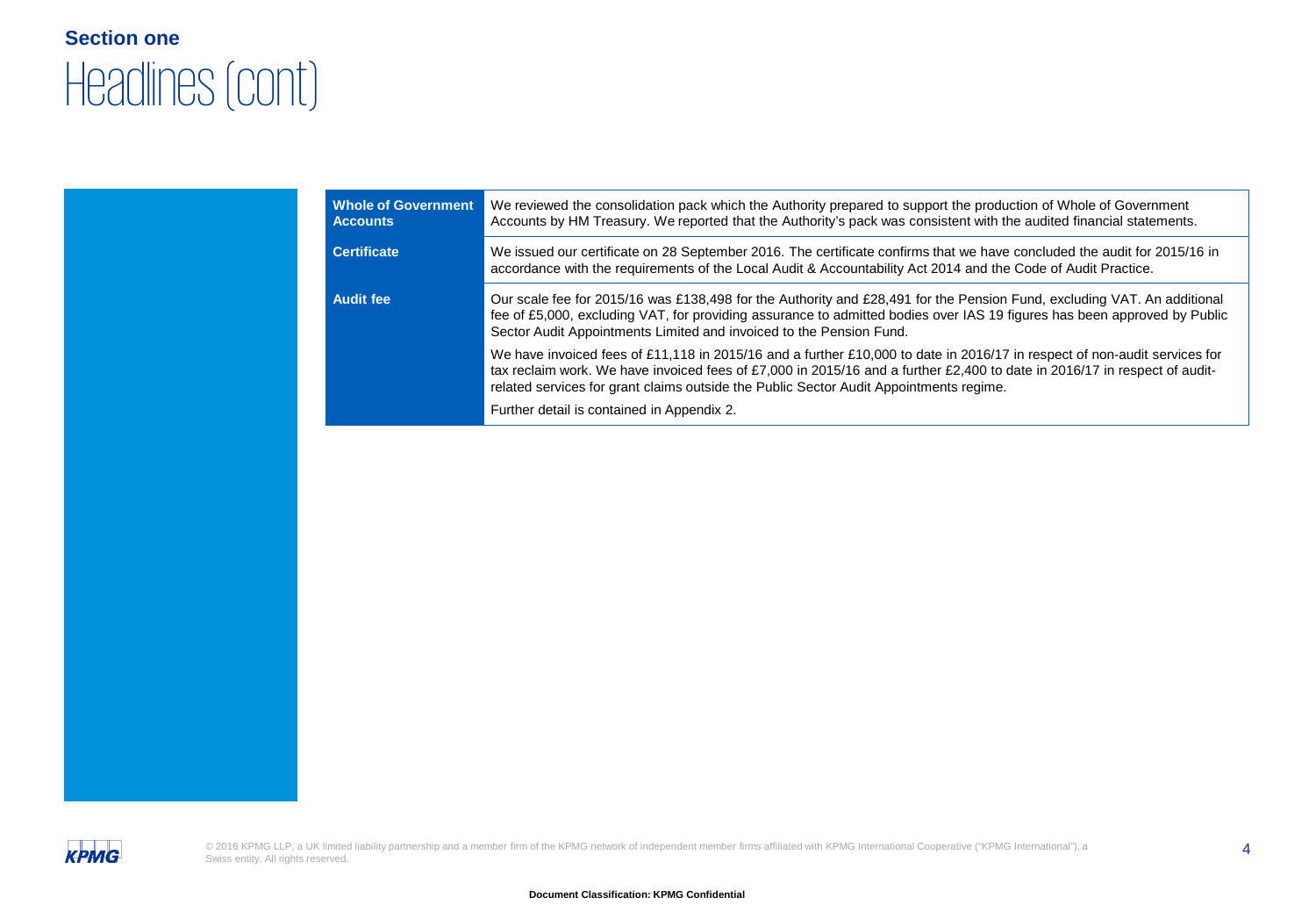### Appendix 1: Summary of reports issued **Appendices**

**This appendix summarises the reports we issued since our last Annual Audit Letter.**





© 2016 KPMG LLP, a UK limited liability partnership and a member firm of the KPMG network of independent member firms affiliated with KPMG International Cooperative ("KPMG International"), a Swiss entity. All rights reserved.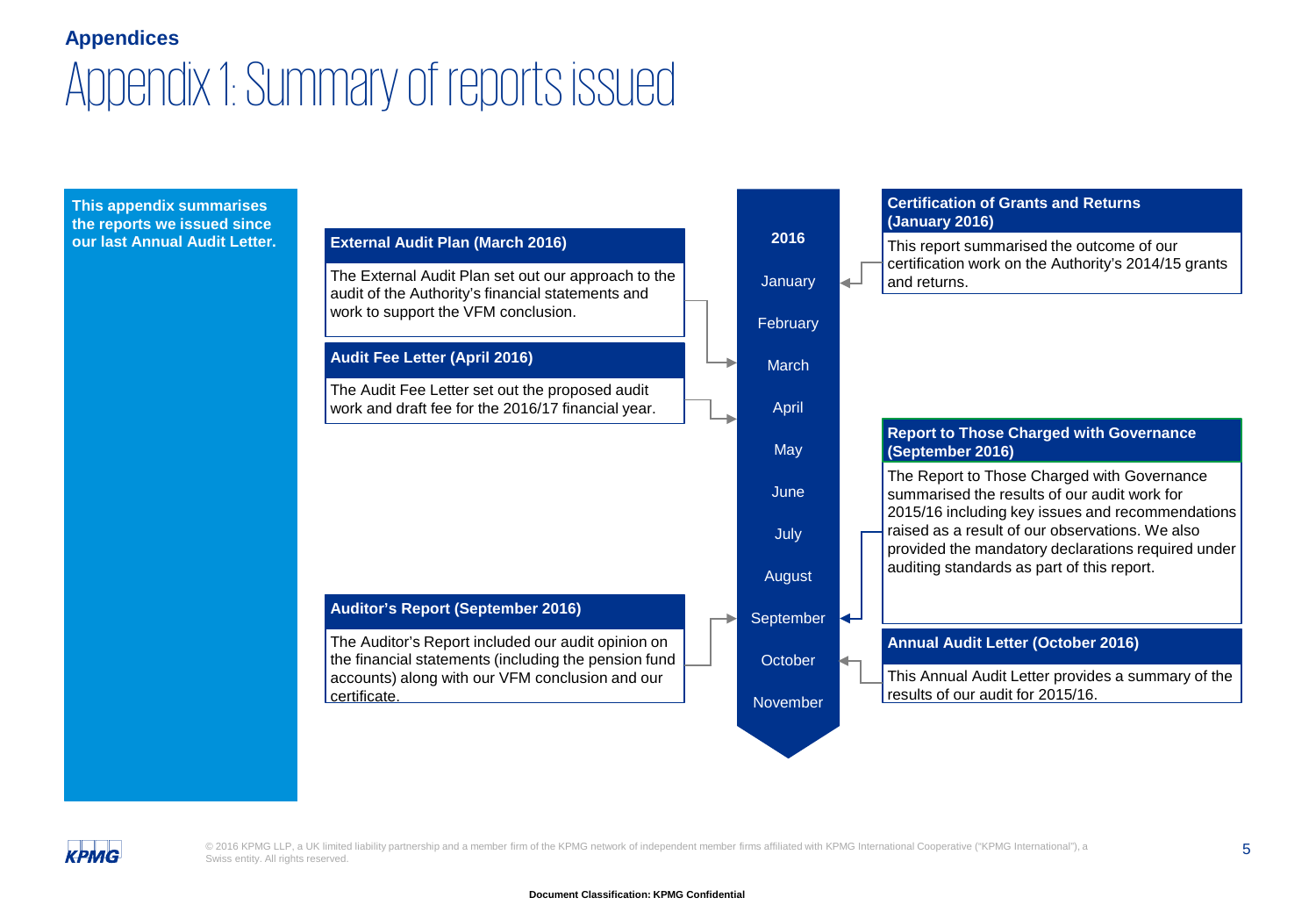### Appendix 2: Audit fees **Appendices**

**This appendix provides information on our final fees for the 2015/16 audit.**

To ensure transparency about the extent of our fee relationship with the Authority we have summarised below the outturn against the 2015/16 planned audit fee.

#### **External audit**

Our final fee for the 2015/16 audit East Riding of Yorkshire Council was £138,498 which is in line with the planned fee.

Our final fee for the 2015/16 audit of the Pension Fund was £33,491. This compares to a planned fee of £28,491. The reason for this variance is additional work to provide assurance to admitted bodies over IAS 19 figures.

### **Certification of grants and returns**

Under our terms of engagement with Public Sector Audit Appointments we undertake prescribed work in order to certify the Authority's housing benefit grant claim. This certification work is still ongoing. The final fee will be confirmed through our reporting on the outcome of that work in January 2017.

#### **Other services**

We have charged for the following additional audit-related services:

- £2,300 for work to provide assurance on the Authority's Teachers' Pensions return for the year ended 31 March 2015 as required by the Teachers' Pensions Authority invoiced in 2015/16;
- £1,500 for work to provide assurance on the Authority's Pooling of Housing Capital Receipts return for the year ended 31 March 2015 as required by the Department for Communities & Local Government invoiced in 2015/16;
- £3,200 for work to provide assurance on the Authority's Affordable Housing Programme grant return for the year ended 31 March 2015 as required by the Homes and Communities Agency invoiced in 2015/16; and
- £2,400 for work to provide assurance on the Authority's Local Transport Plan Major Projects grant return for the year ended 31 March 2015 as required by the Department for Transport invoiced in 2016/17.

We have charged £11,118 in 2015/16 and a further £10,000 to date in 2016/17 in respect of non-audit services for tax reclaim work. This work was not related to our responsibilities under the Code of Audit Practice.